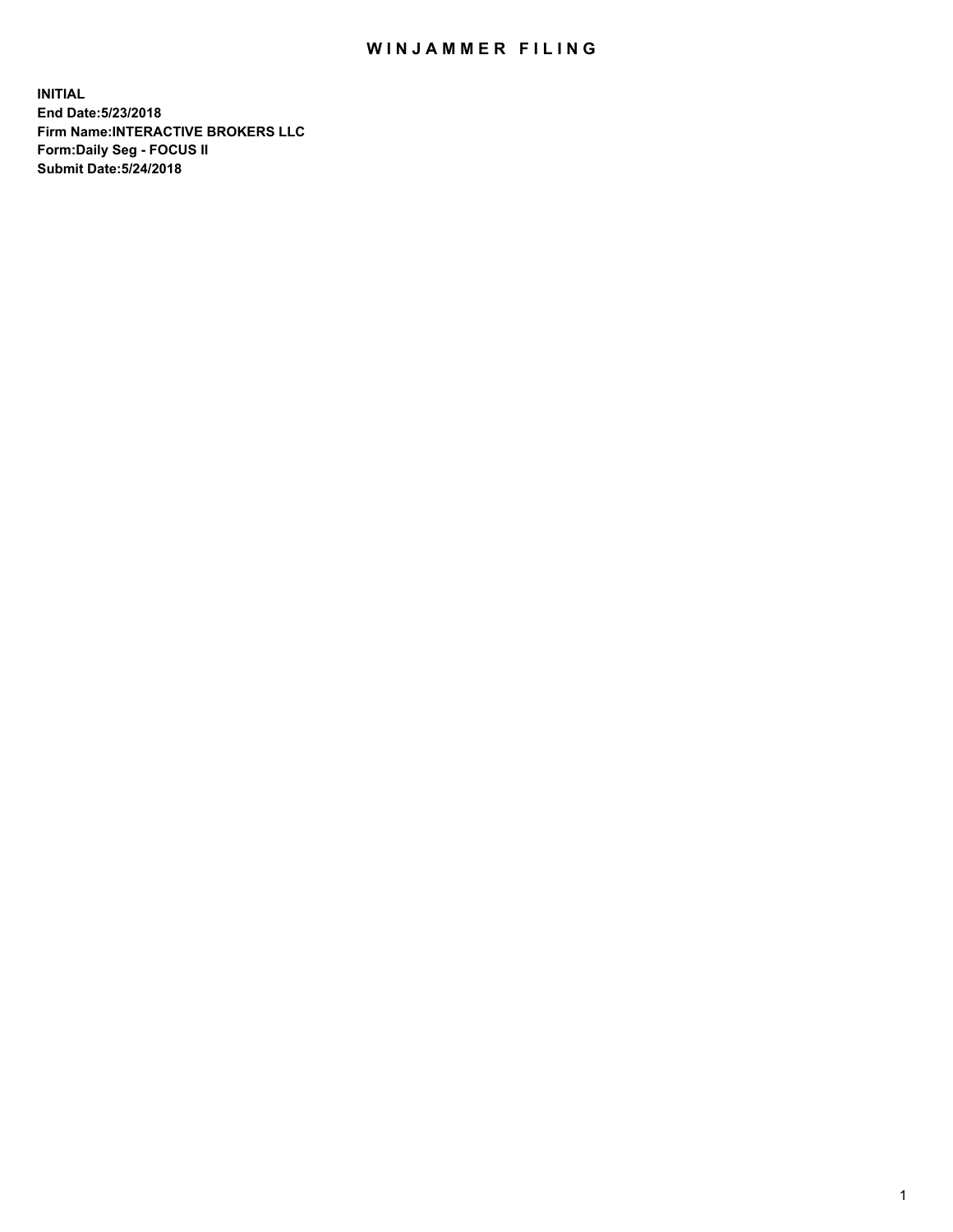## **INITIAL End Date:5/23/2018 Firm Name:INTERACTIVE BROKERS LLC Form:Daily Seg - FOCUS II Submit Date:5/24/2018 Daily Segregation - Cover Page**

| Name of Company<br><b>Contact Name</b><br><b>Contact Phone Number</b><br><b>Contact Email Address</b>                                                                                                                                                                                                                          | <b>INTERACTIVE BROKERS LLC</b><br>James Menicucci<br>203-618-8085<br>jmenicucci@interactivebrokers.c<br>om |
|--------------------------------------------------------------------------------------------------------------------------------------------------------------------------------------------------------------------------------------------------------------------------------------------------------------------------------|------------------------------------------------------------------------------------------------------------|
| FCM's Customer Segregated Funds Residual Interest Target (choose one):<br>a. Minimum dollar amount: ; or<br>b. Minimum percentage of customer segregated funds required:%; or<br>c. Dollar amount range between: and; or<br>d. Percentage range of customer segregated funds required between:% and%.                          | $\overline{\mathbf{0}}$<br>0<br>155,000,000 245,000,000<br>0 <sub>0</sub>                                  |
| FCM's Customer Secured Amount Funds Residual Interest Target (choose one):<br>a. Minimum dollar amount: ; or<br>b. Minimum percentage of customer secured funds required:%; or<br>c. Dollar amount range between: and; or<br>d. Percentage range of customer secured funds required between:% and%.                            | $\overline{\mathbf{0}}$<br>$\overline{\mathbf{0}}$<br>80,000,000 120,000,000<br>00                         |
| FCM's Cleared Swaps Customer Collateral Residual Interest Target (choose one):<br>a. Minimum dollar amount: ; or<br>b. Minimum percentage of cleared swaps customer collateral required:% ; or<br>c. Dollar amount range between: and; or<br>d. Percentage range of cleared swaps customer collateral required between:% and%. | $\overline{\mathbf{0}}$<br>$\overline{\mathbf{0}}$<br>0 <sub>0</sub><br><u>00</u>                          |

Attach supporting documents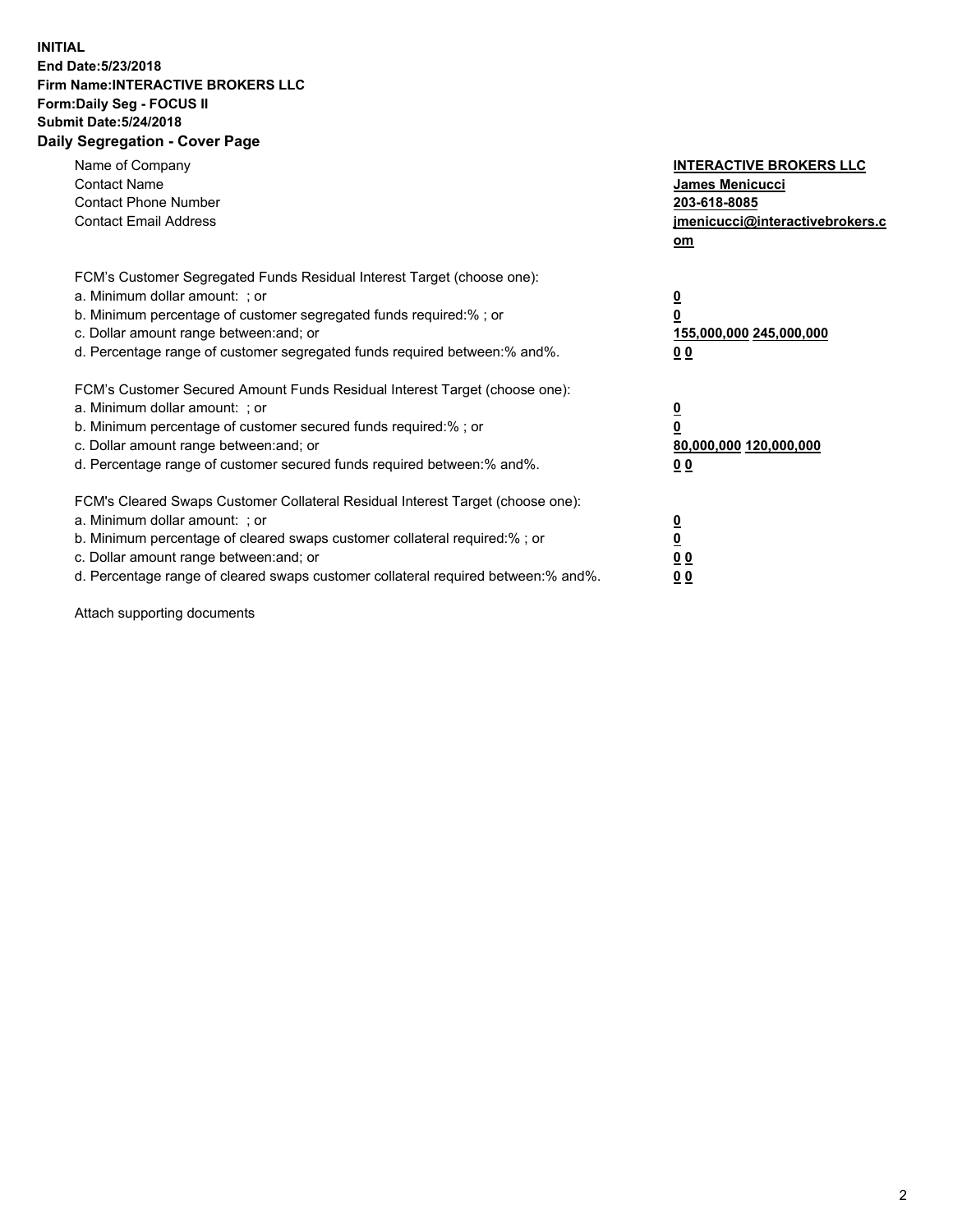## **INITIAL End Date:5/23/2018 Firm Name:INTERACTIVE BROKERS LLC Form:Daily Seg - FOCUS II Submit Date:5/24/2018 Daily Segregation - Secured Amounts**

|                | Daily Segregation - Secured Amounts                                                                        |                                   |
|----------------|------------------------------------------------------------------------------------------------------------|-----------------------------------|
|                | Foreign Futures and Foreign Options Secured Amounts                                                        |                                   |
|                | Amount required to be set aside pursuant to law, rule or regulation of a foreign                           | $0$ [7305]                        |
|                | government or a rule of a self-regulatory organization authorized thereunder                               |                                   |
| $\mathbf{1}$ . | Net ledger balance - Foreign Futures and Foreign Option Trading - All Customers                            |                                   |
|                | A. Cash                                                                                                    | 451,575,123 [7315]                |
|                | B. Securities (at market)                                                                                  | $Q$ [7317]                        |
| 2.             | Net unrealized profit (loss) in open futures contracts traded on a foreign board of trade                  | $-1,900,009$ [7325]               |
| 3.             | Exchange traded options                                                                                    |                                   |
|                | a. Market value of open option contracts purchased on a foreign board of trade                             | 234,901 [7335]                    |
|                | b. Market value of open contracts granted (sold) on a foreign board of trade                               | $-55,250$ [7337]                  |
| 4.             | Net equity (deficit) (add lines 1.2. and 3.)                                                               | 449,854,765 [7345]                |
| 5.             | Account liquidating to a deficit and account with a debit balances - gross amount                          | 4,214 [7351]                      |
|                | Less: amount offset by customer owned securities                                                           | 0 [7352] 4,214 [7354]             |
| 6.             | Amount required to be set aside as the secured amount - Net Liquidating Equity                             | 449,858,979 [7355]                |
|                | Method (add lines 4 and 5)                                                                                 |                                   |
| 7.             | Greater of amount required to be set aside pursuant to foreign jurisdiction (above) or line                | 449,858,979 [7360]                |
|                | 6.                                                                                                         |                                   |
|                | FUNDS DEPOSITED IN SEPARATE REGULATION 30.7 ACCOUNTS                                                       |                                   |
| 1.             | Cash in banks                                                                                              |                                   |
|                | A. Banks located in the United States                                                                      | 94,995,486 [7500]                 |
|                | B. Other banks qualified under Regulation 30.7                                                             | 0 [7520] 94,995,486 [7530]        |
| 2.             | Securities                                                                                                 |                                   |
|                | A. In safekeeping with banks located in the United States                                                  | 371,393,072 [7540]                |
|                | B. In safekeeping with other banks qualified under Regulation 30.7                                         | 0 [7560] 371,393,072 [7570]       |
| 3.             | Equities with registered futures commission merchants                                                      |                                   |
|                | A. Cash                                                                                                    | $0$ [7580]                        |
|                | <b>B.</b> Securities                                                                                       | $0$ [7590]                        |
|                | C. Unrealized gain (loss) on open futures contracts                                                        | $0$ [7600]                        |
|                | D. Value of long option contracts                                                                          | $0$ [7610]                        |
|                | E. Value of short option contracts                                                                         | 0 [7615] 0 [7620]                 |
| 4.             | Amounts held by clearing organizations of foreign boards of trade                                          |                                   |
|                | A. Cash                                                                                                    | $0$ [7640]                        |
|                | <b>B.</b> Securities                                                                                       | $0$ [7650]                        |
|                | C. Amount due to (from) clearing organization - daily variation                                            | $0$ [7660]                        |
|                | D. Value of long option contracts                                                                          | $0$ [7670]                        |
|                | E. Value of short option contracts                                                                         | 0 [7675] 0 [7680]                 |
| 5.             | Amounts held by members of foreign boards of trade                                                         |                                   |
|                | A. Cash                                                                                                    | 115,585,009 [7700]                |
|                | <b>B.</b> Securities                                                                                       | $0$ [7710]                        |
|                | C. Unrealized gain (loss) on open futures contracts                                                        | -8,971,815 [7720]                 |
|                | D. Value of long option contracts                                                                          | 234,901 [7730]                    |
|                | E. Value of short option contracts                                                                         | -55,250 [7735] 106,792,845 [7740] |
| 6.             | Amounts with other depositories designated by a foreign board of trade                                     | $0$ [7760]                        |
| 7.             | Segregated funds on hand                                                                                   | $0$ [7765]                        |
| 8.             | Total funds in separate section 30.7 accounts                                                              | 573,181,403 [7770]                |
| 9.             | Excess (deficiency) Set Aside for Secured Amount (subtract line 7 Secured Statement<br>Page 1 from Line 8) | 123,322,424 [7380]                |
| 10.            | Management Target Amount for Excess funds in separate section 30.7 accounts                                | 80,000,000 [7780]                 |
| 11.            | Excess (deficiency) funds in separate 30.7 accounts over (under) Management Target                         | 43,322,424 [7785]                 |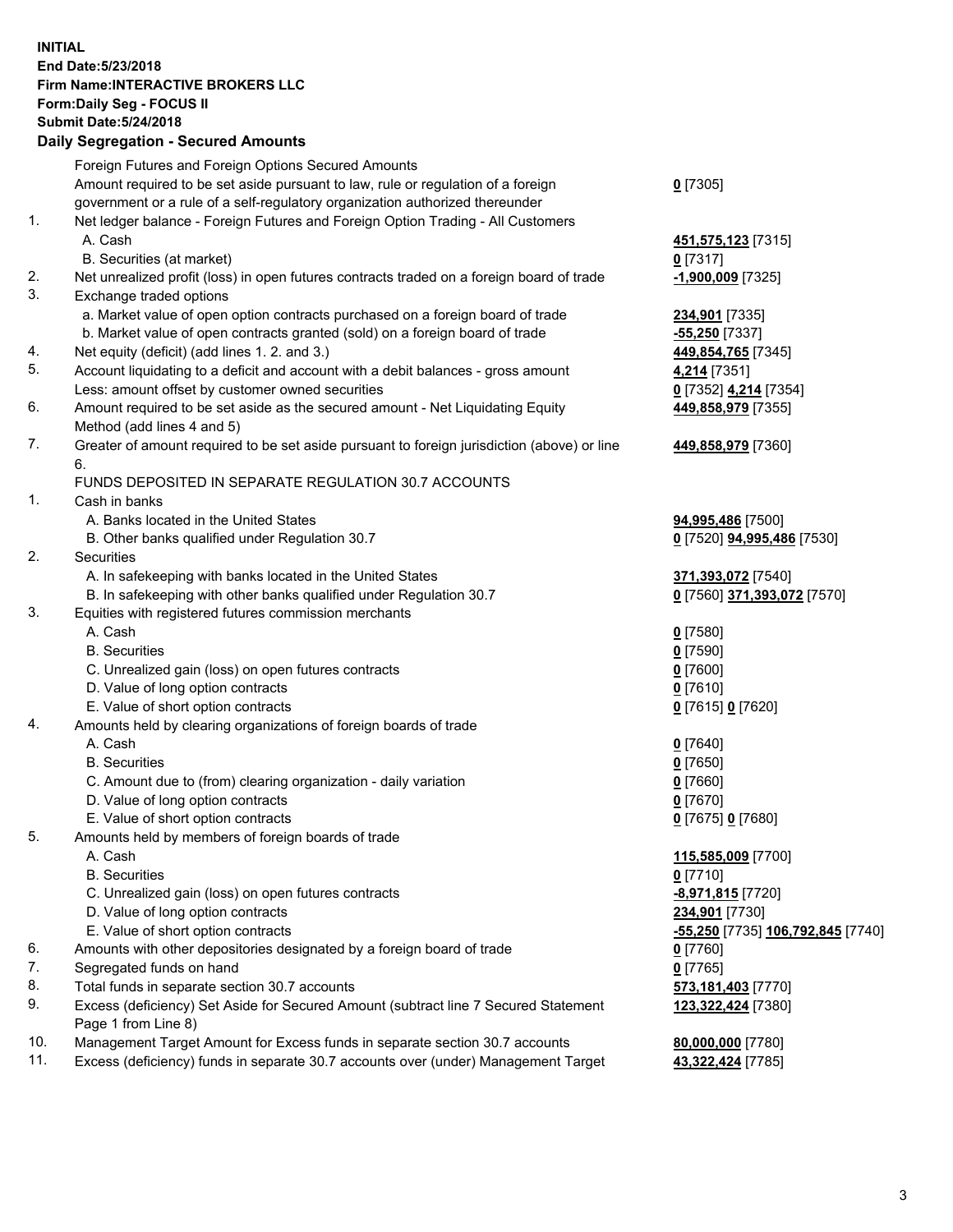**INITIAL End Date:5/23/2018 Firm Name:INTERACTIVE BROKERS LLC Form:Daily Seg - FOCUS II Submit Date:5/24/2018 Daily Segregation - Segregation Statement** SEGREGATION REQUIREMENTS(Section 4d(2) of the CEAct) 1. Net ledger balance A. Cash **4,061,298,485** [7010] B. Securities (at market) **0** [7020] 2. Net unrealized profit (loss) in open futures contracts traded on a contract market **46,767,236** [7030] 3. Exchange traded options A. Add market value of open option contracts purchased on a contract market **187,097,503** [7032] B. Deduct market value of open option contracts granted (sold) on a contract market **-185,607,194** [7033] 4. Net equity (deficit) (add lines 1, 2 and 3) **4,109,556,030** [7040] 5. Accounts liquidating to a deficit and accounts with debit balances - gross amount **173,792** [7045] Less: amount offset by customer securities **0** [7047] **173,792** [7050] 6. Amount required to be segregated (add lines 4 and 5) **4,109,729,822** [7060] FUNDS IN SEGREGATED ACCOUNTS 7. Deposited in segregated funds bank accounts A. Cash **625,412,942** [7070] B. Securities representing investments of customers' funds (at market) **2,592,072,835** [7080] C. Securities held for particular customers or option customers in lieu of cash (at market) **0** [7090] 8. Margins on deposit with derivatives clearing organizations of contract markets A. Cash **22,282,394** [7100] B. Securities representing investments of customers' funds (at market) **1,091,719,236** [7110] C. Securities held for particular customers or option customers in lieu of cash (at market) **0** [7120] 9. Net settlement from (to) derivatives clearing organizations of contract markets **-14,988,025** [7130] 10. Exchange traded options A. Value of open long option contracts **187,010,117** [7132] B. Value of open short option contracts **-185,520,531** [7133] 11. Net equities with other FCMs A. Net liquidating equity **0** [7140] B. Securities representing investments of customers' funds (at market) **0** [7160] C. Securities held for particular customers or option customers in lieu of cash (at market) **0** [7170] 12. Segregated funds on hand **0** [7150] 13. Total amount in segregation (add lines 7 through 12) **4,317,988,968** [7180] 14. Excess (deficiency) funds in segregation (subtract line 6 from line 13) **208,259,146** [7190] 15. Management Target Amount for Excess funds in segregation **155,000,000** [7194] **53,259,146** [7198]

16. Excess (deficiency) funds in segregation over (under) Management Target Amount Excess